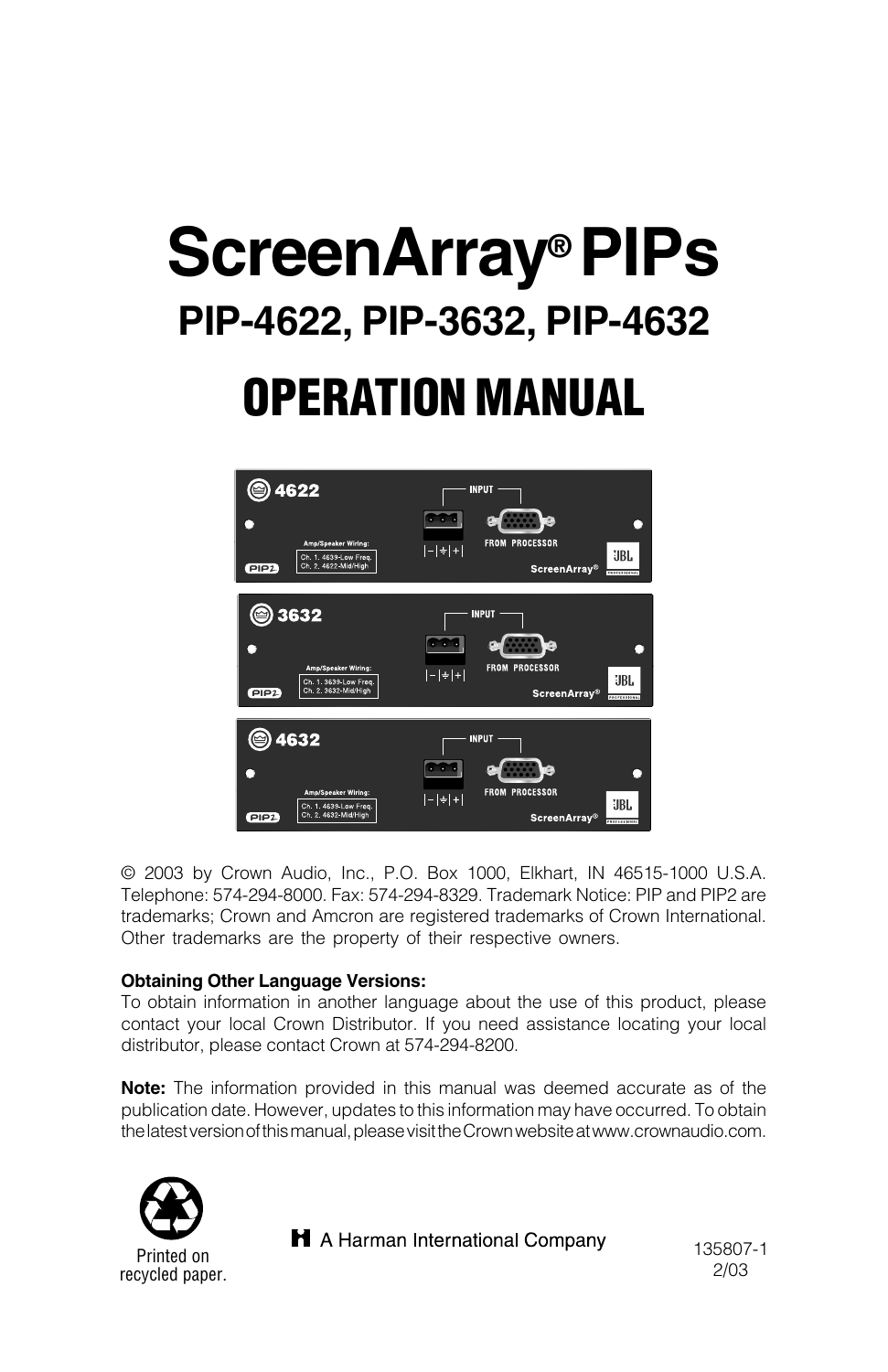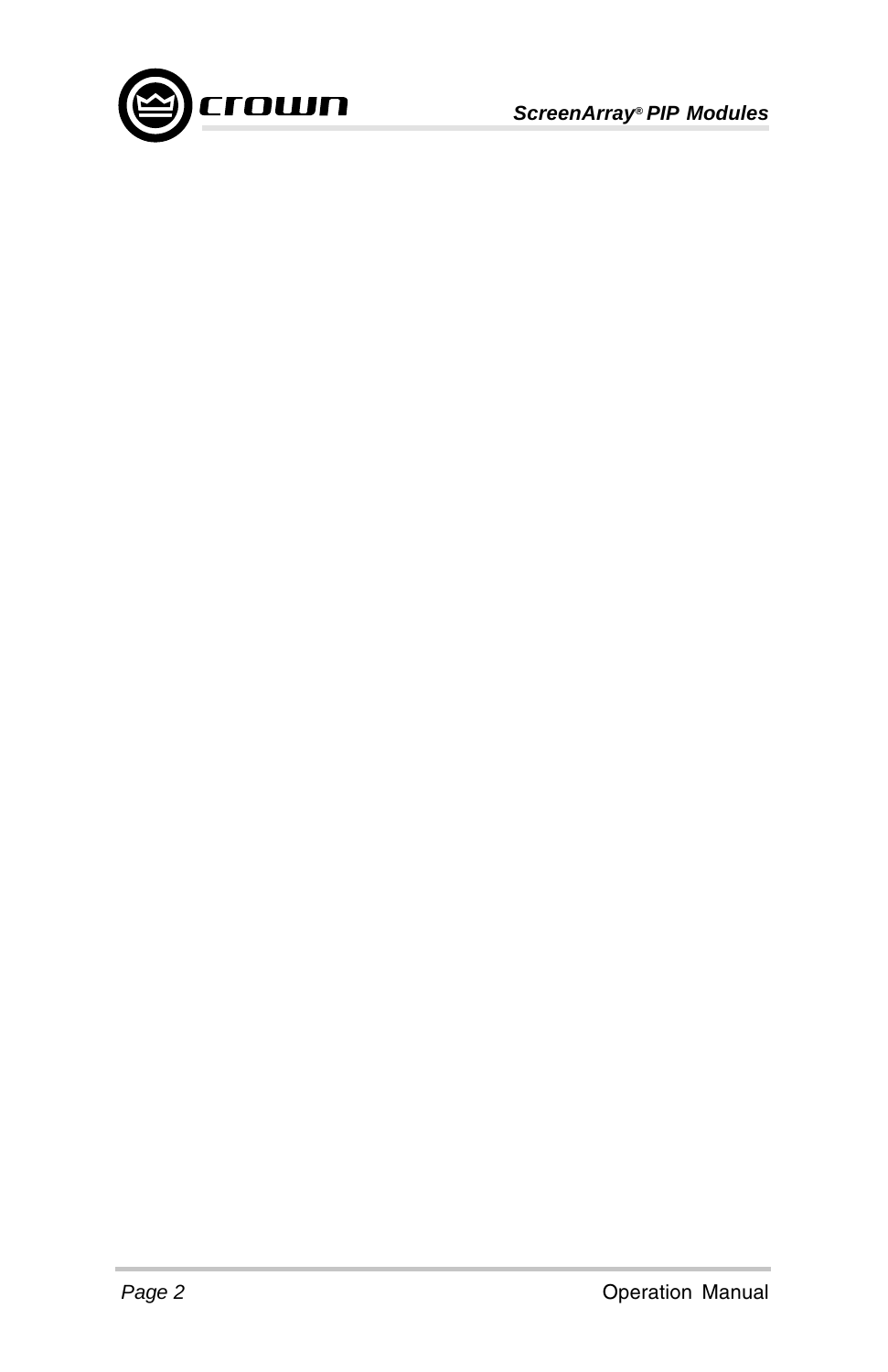

## **1 Welcome**

Crown ScreenArray® PIP modules are custom two-channel crossover networks with equalization specifically designed for use with JBL ScreenArray cinema speaker systems installed in cinemas, studio production and post-production environments. The PIP-4622 is designed for use with model 4622 Screen Array system, the PIP-3632 is designed for use with model 3632 Screen Array system, and the PIP-4632 is designed for use with model 4632 Screen Array system.

The ScreenArray PIP modules install into the back of Crown PIP2compatible amplifiers\*, saving rack space and simplifying system wiring.

The HD15 connector on Screen Array PIPs is designed for quick and easy interface with popular cinema monitor products such as the USL CM680.

\* You must have a PIP2-compatible amplifier to use the ScreenArray PIP modules. To determine if your amplifier is PIP2-compatible, look for the **ELEC** logo on the back of the amplifier. The ScreenArray PIP modules are NOT compatible with older Crown PIP amplifiers.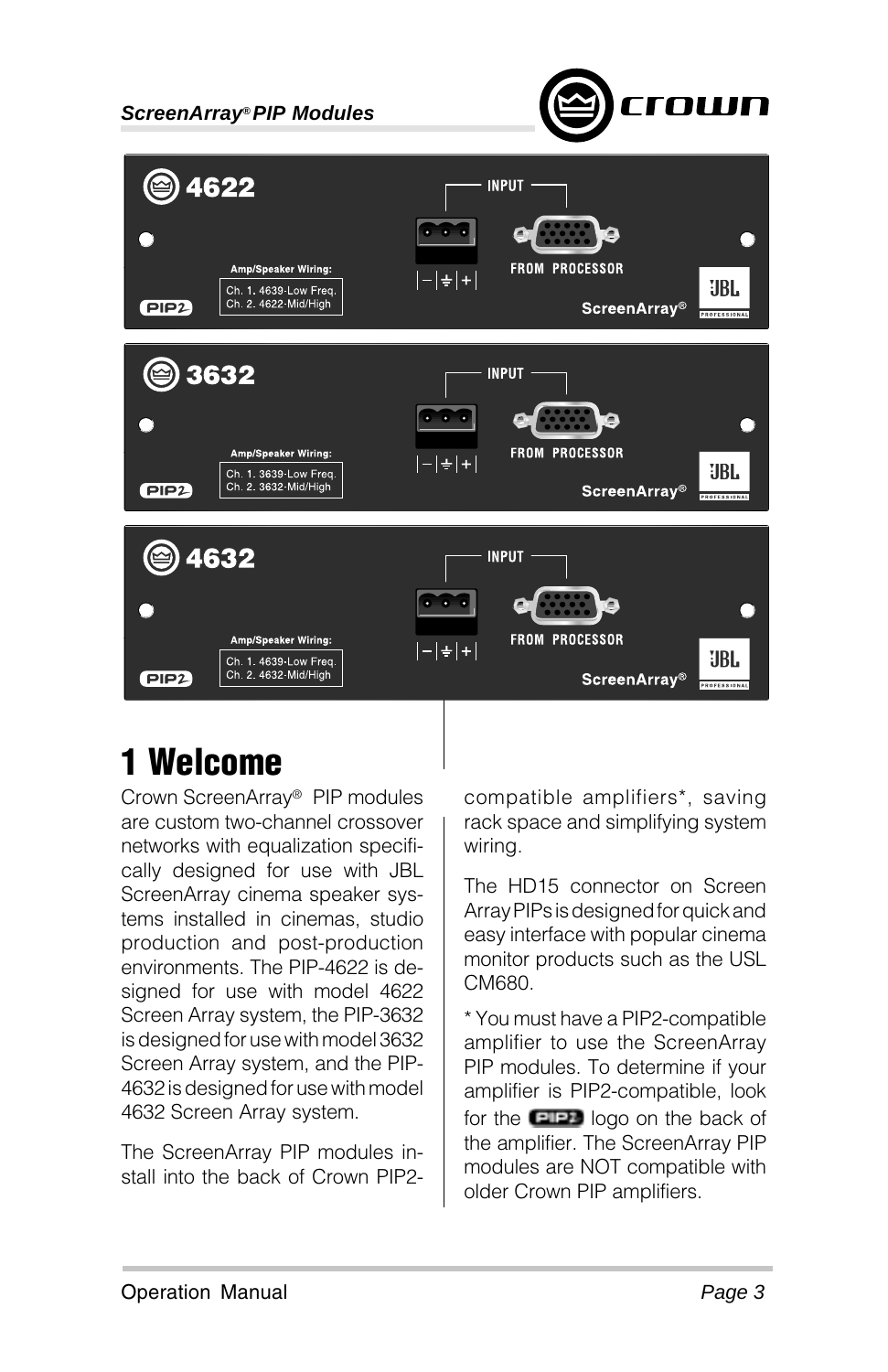

## **2 Installation**

### **2.1 Prepare the Amplifier**

1. **Turn down the level controls** (full counterclockwise) and **turn off the amplifier.**



- 2. **Disconnect the amplifier's power cord.**
- 3. **Remove the existing PIP from the amplifier back panel** (two screws). This may involve disconnecting the PIP from a PIP2 input adapter. If a PIP2 input adapter is already present, remove the ribbon cables from the adapter.

### **2.2 Install the PIP into the Amplifier**

- 1. **Carefully ground yourself to the chassis of the amplifier** before installing the PIP module. It is a good idea to maintain ground contact between yourself and the amplifier while inserting the module into the amplifier.
- 2. **Install the PIP module into the amplifier:** Turn the PIP module over so that you can clearly see the two ribbon-cable connectors located on the underside of the circuit board (see Figure 2.1). Connect the two input ribbon cables of the amplifier. The 20-pin cable (A) should be connected first, then the 18-pin cable (B) should be connected.

Both ribbon cables should run smoothly from the amplifier to the PIP card (see Figure 2.1).



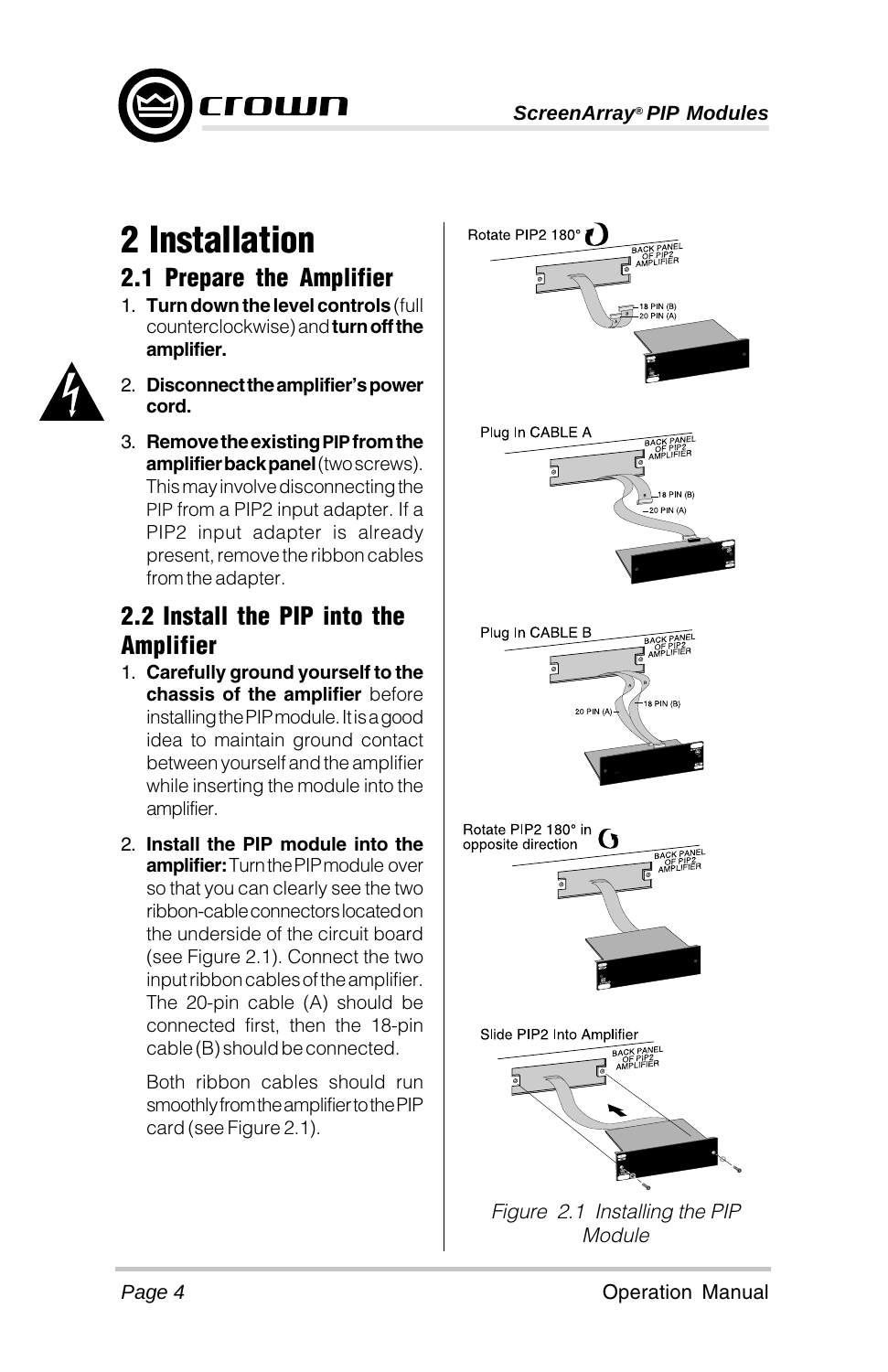

**Important:** Be careful when attaching the ribbon cable to the connector that the cable is properly seated before applying pressure to the connector.

Forcing the cable onto the connector could cause the keying tabs, which ensure proper pin alignment, to break. Connecting the ribbon cables with improper pin alignments may result in damage to the PIP.

When both cables are firmly attached, turn the PIP module back to an upright position and insert into the PIP opening in the back of the amplifier. Take care while inserting the PIP to make sure you do not crimp, pinch or stretch the ribbon cables.

3. **Tighten the two PIP mounting screws** until the PIP is secured to the amplifier back panel. **Be sure to use the supplied star-washers for good ground connection.**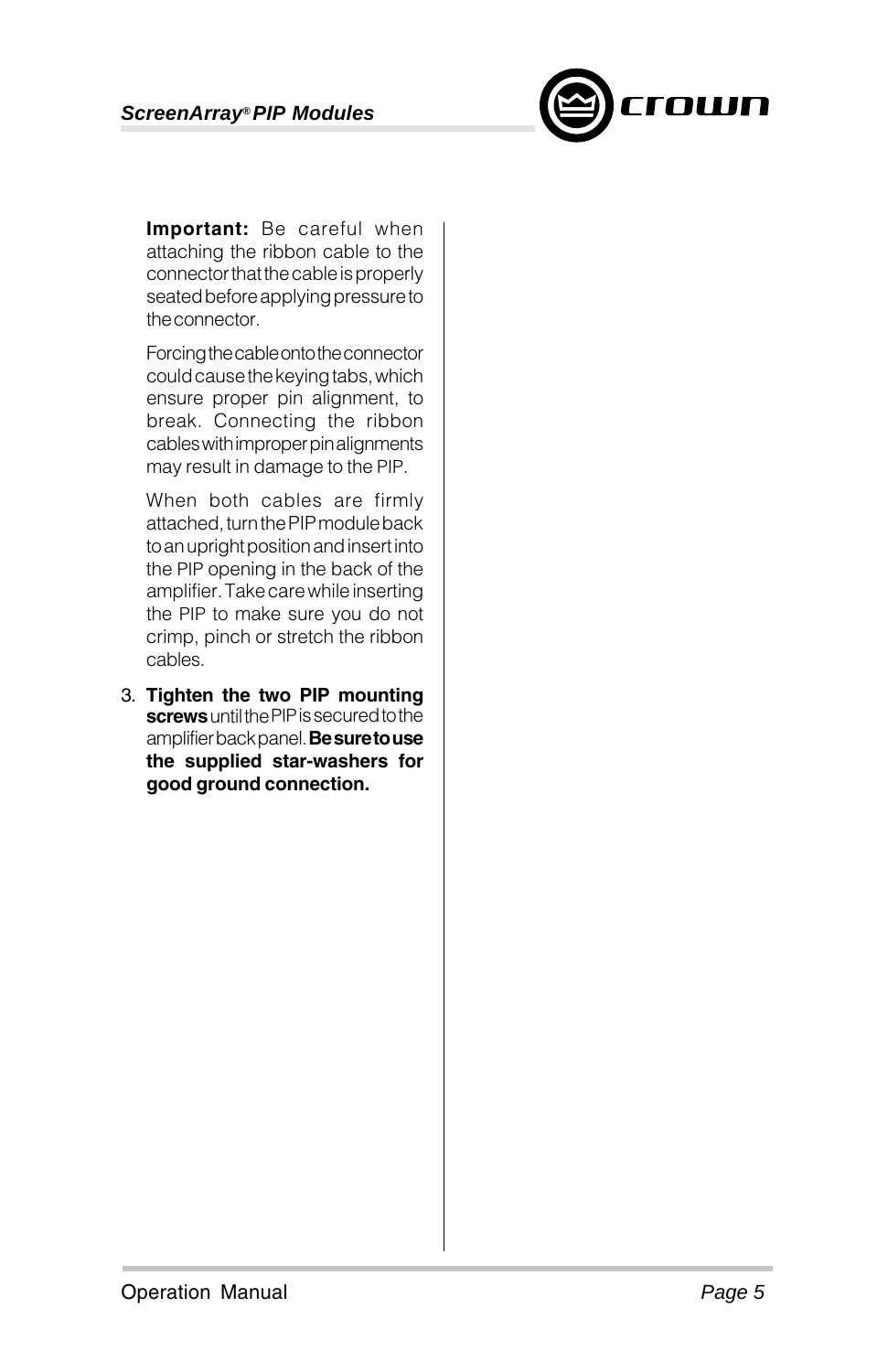

### **2.3 Choice of Input Connector and Pad**

The HD15 connector on Screen Array PIPs provides input signal and amplifier output monitoring with popular cinema monitor products such as the USL CM680

Input and output sensitivity for the USL CM680 and similar products is 3Vrms. This relatively high sensitivity coupled with the gain found in ScreenArray PIPs limits headroom. For example, the PIP-3632 has approximately 11dB of gain at 20 kHz. If the input is 3Vrms at 20 kHz, there is only 2dB of headroom. In the vast majority of systems this reduced headroom will not be a problem.

However, if more headroom is needed, consider using the defeatable 6.6dB pad in the PIP ScreenArray crossovers. When activated, this pad will attenuate an incoming 3Vrms signal to 1.4Vrms- providing approximately

8.6dB for headroom. Jumper Z1 is in the 0dB attenuation position by default (Figure 2.2).

As seen in Figure 2.3, the HD15 connector and the removable terminal are in parallel. Care should be taken to not drive both inputs at once. However, it is acceptable to use the removable terminal connector to "jumper" the input signal to another amplifier if necessary.

When a PIP ScreenArray module is used in conjunction with an USL CM680 or similar product, a single standard VGA cable can be used to provide input audio and output voltage-confidence monitor to and from the amplifier.

A standard VGA cable is a male-tomale cable with High Density 15 pin connectors on each end. VGA cables are readily available at most electronics and computer stores, as they are utilized on almost every computer monitor currently in production. (VGA cables are not included with the PIPs.)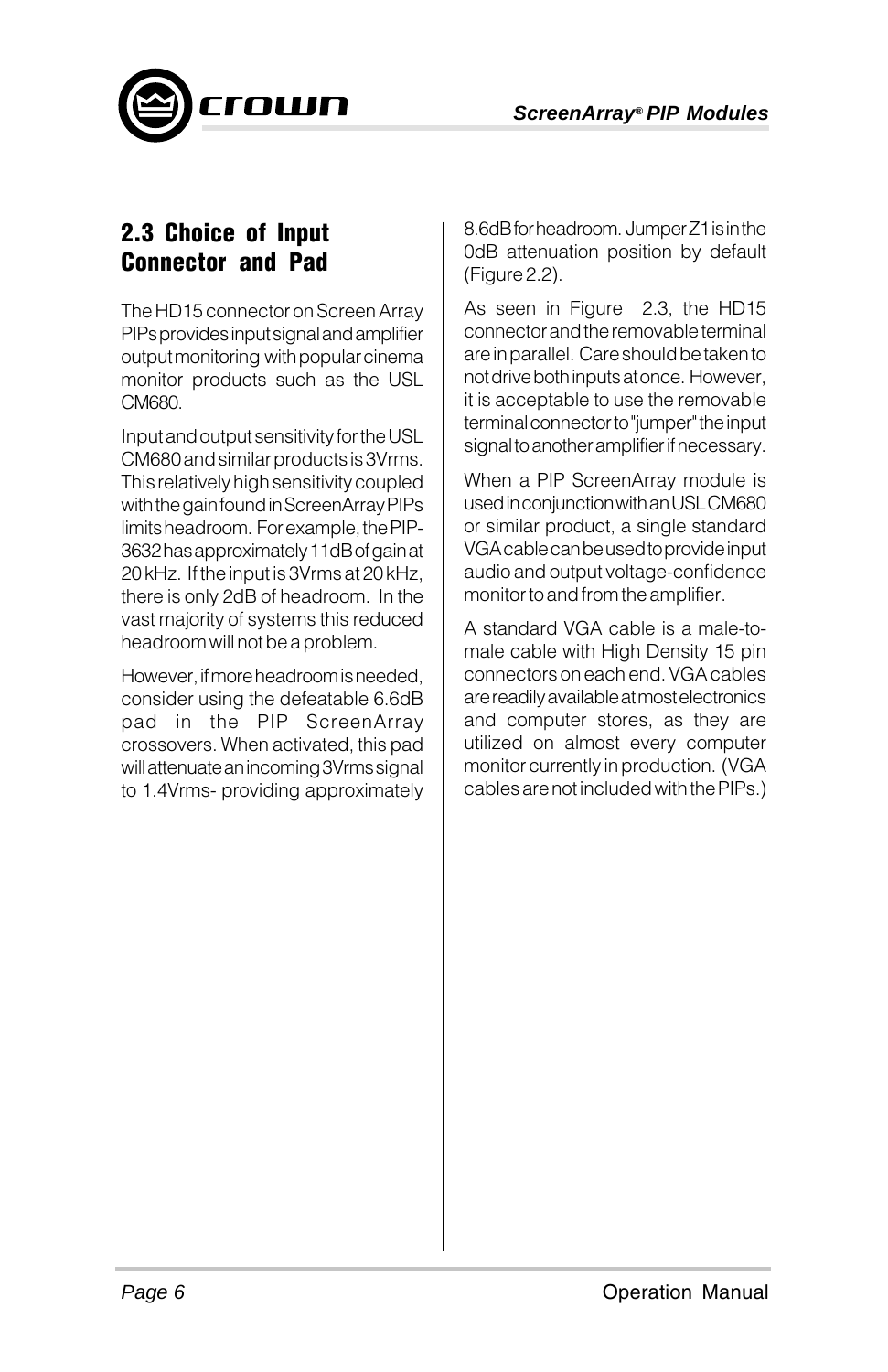



Figure 2.2. Jumper Settings for 6.6 dB Attenuation and 0 dB Attenuation



Figure 2.3. ScreenArray PIP Block Diagram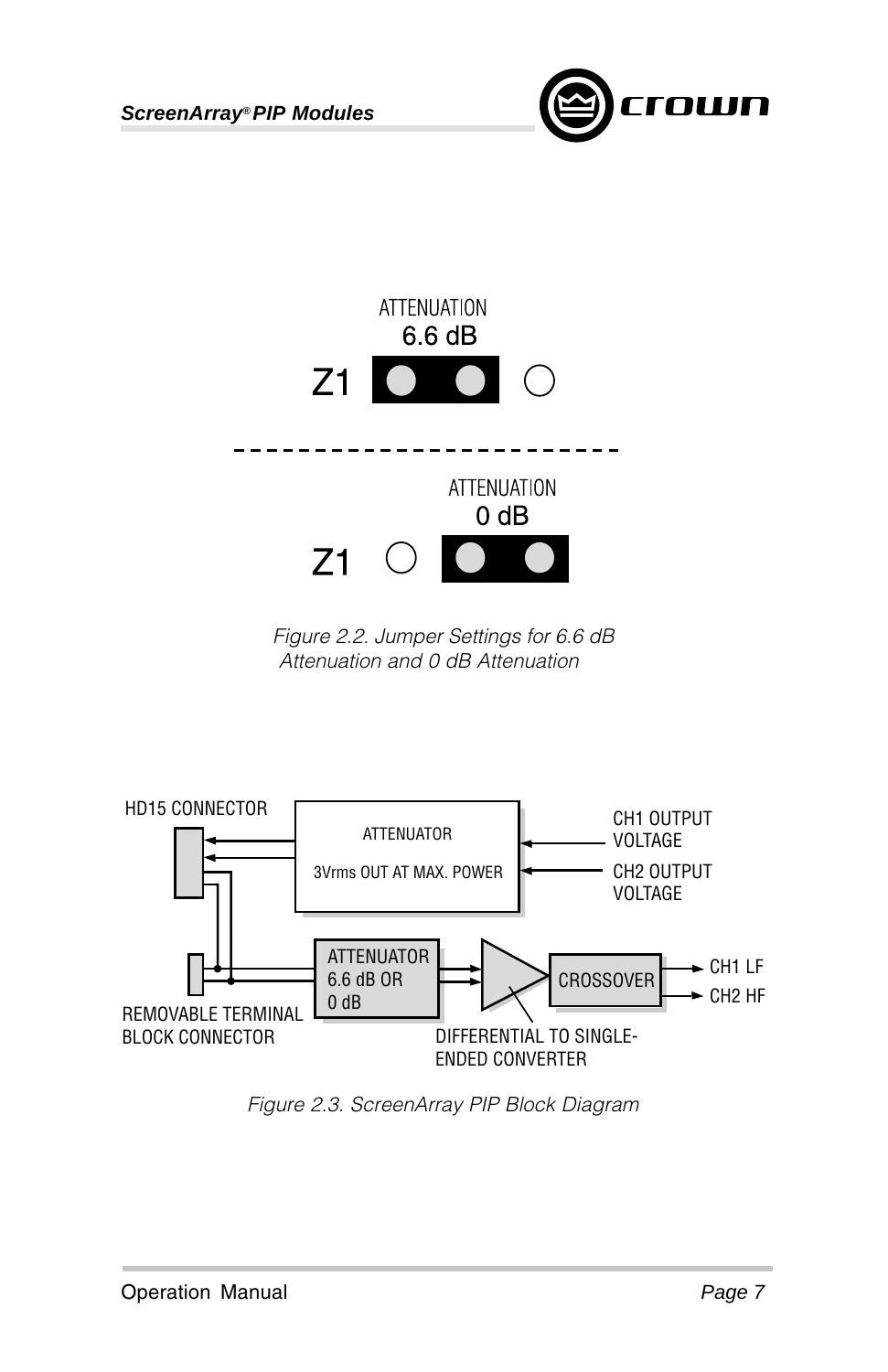

## **3 PIP-4622**

The SST-4622 provides custom crossover and equalization optimized for the JBL ScreenArray model 4622 cinema speaker system.



*Figure 3.1 PIP-4622 Front Panel*

## **3.1 System Setup**

Connect your system components as shown in Figure 3.2. Connect the cinema processor either to the barrier-block input or the HD15 input. Note: The amplifier should be placed in Stereo (Dual) mode.



*Figure 3.2 Stereo Configuration Using a Crown PIP-compatible Amplifier and the PIP-4622 Module*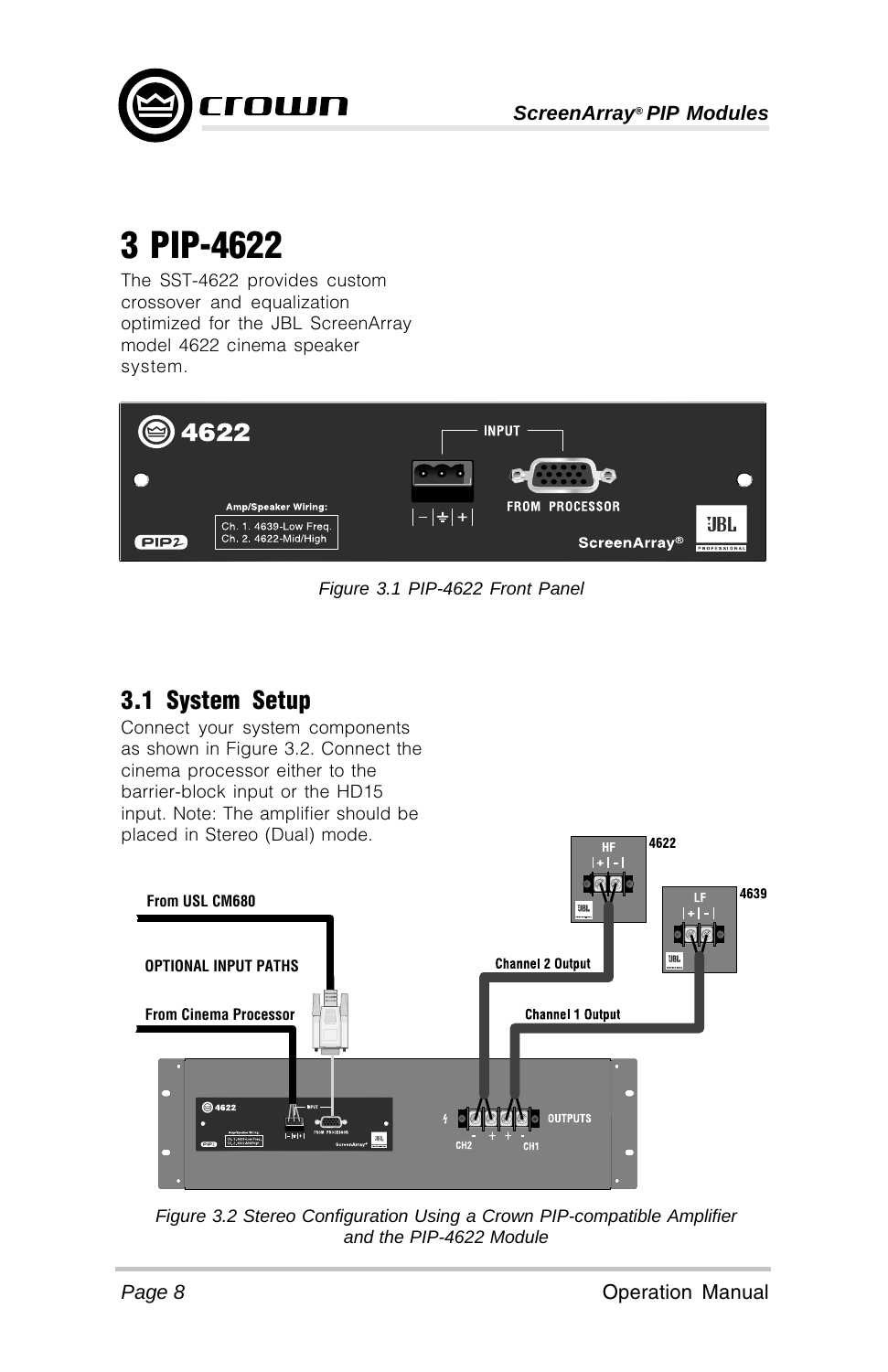

## **3.2 Specifications**

**Frequency Response:** See Figure 3.3.

**Signal to Noise Ratio:** 90 dB, A weighted.

**Input Impedance:** 20 k ohms balanced, 10 k ohms unbalanced.

#### **Connectors**

**Input:** Electronically balanced, 3-position removable terminal block.



*Figure 3.3 PIP-4622 Frequency Response*



#### PIN

- 1 Inverting Input
- 2 NC
- 3 Ch1 Output Voltage Monitor
- 4 NC
- 5 NC
- 6 Chassis Ground
- 7 Non-Inverting Input
- 8 NC
- **PN** 9 NC
- 10 Signal Ground
- 
- 11 NC 12 NC
- 
- 13 Ch2 Output Voltage Monitor
- 14 NC
- 15 NC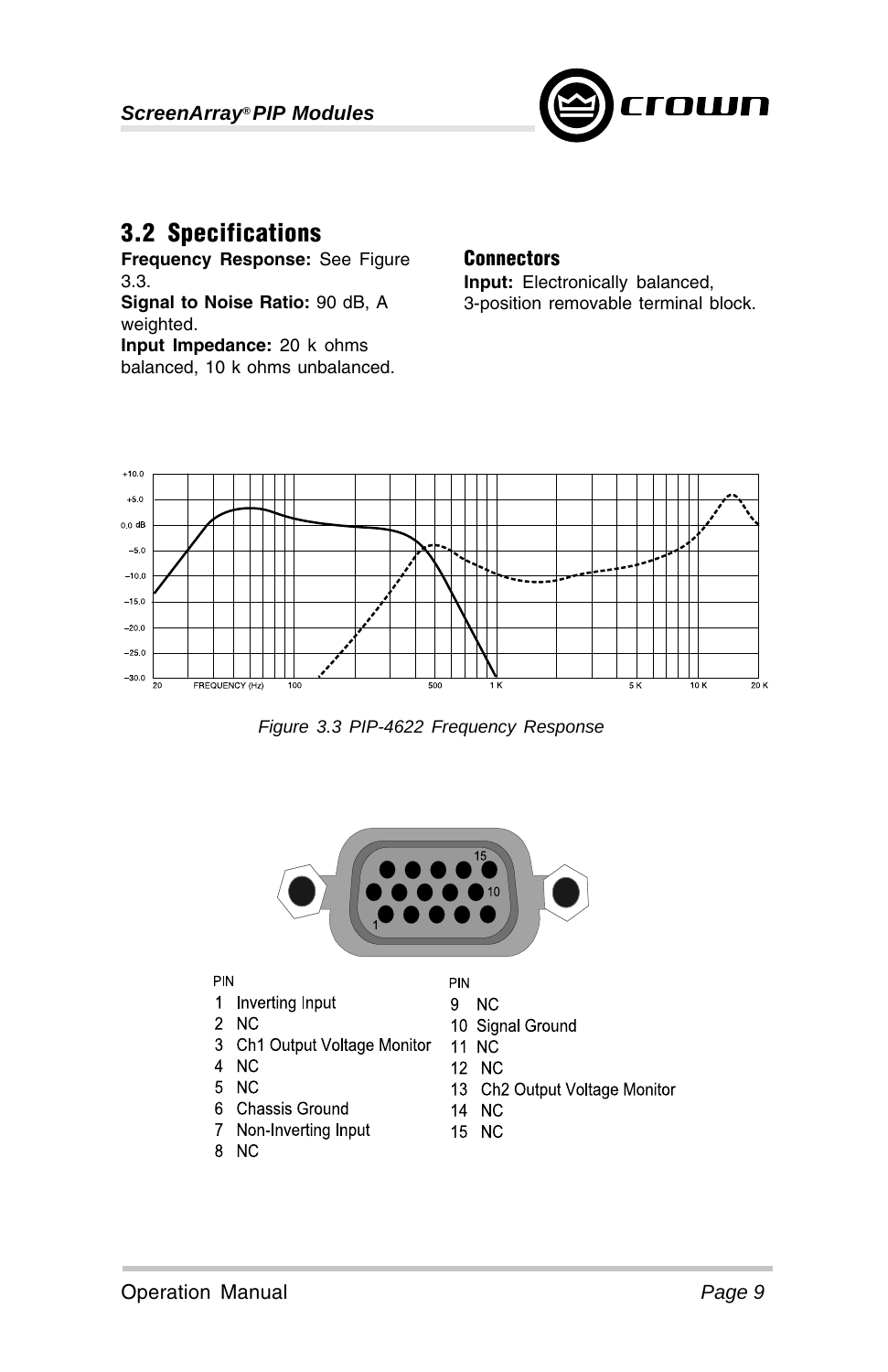

## **4 PIP-3632**

The PIP-3632 provides custom crossover and equalization optimized for the JBL ScreenArray model 3632 cinema speaker system.



*Figure 4.1 PIP-3632 Front Panel*

## **4.1 System Setup**

Connect your system components as shown in Figure 4.2. Connect the cinema processor either to the barrier-block input or the HD15 input. Note: The amplifier should be placed in Stereo (Dual) mode.



*Figure 4.2 Stereo Configuration Using a Crown PIP-compatible Amplifier and the PIP-3632 Module*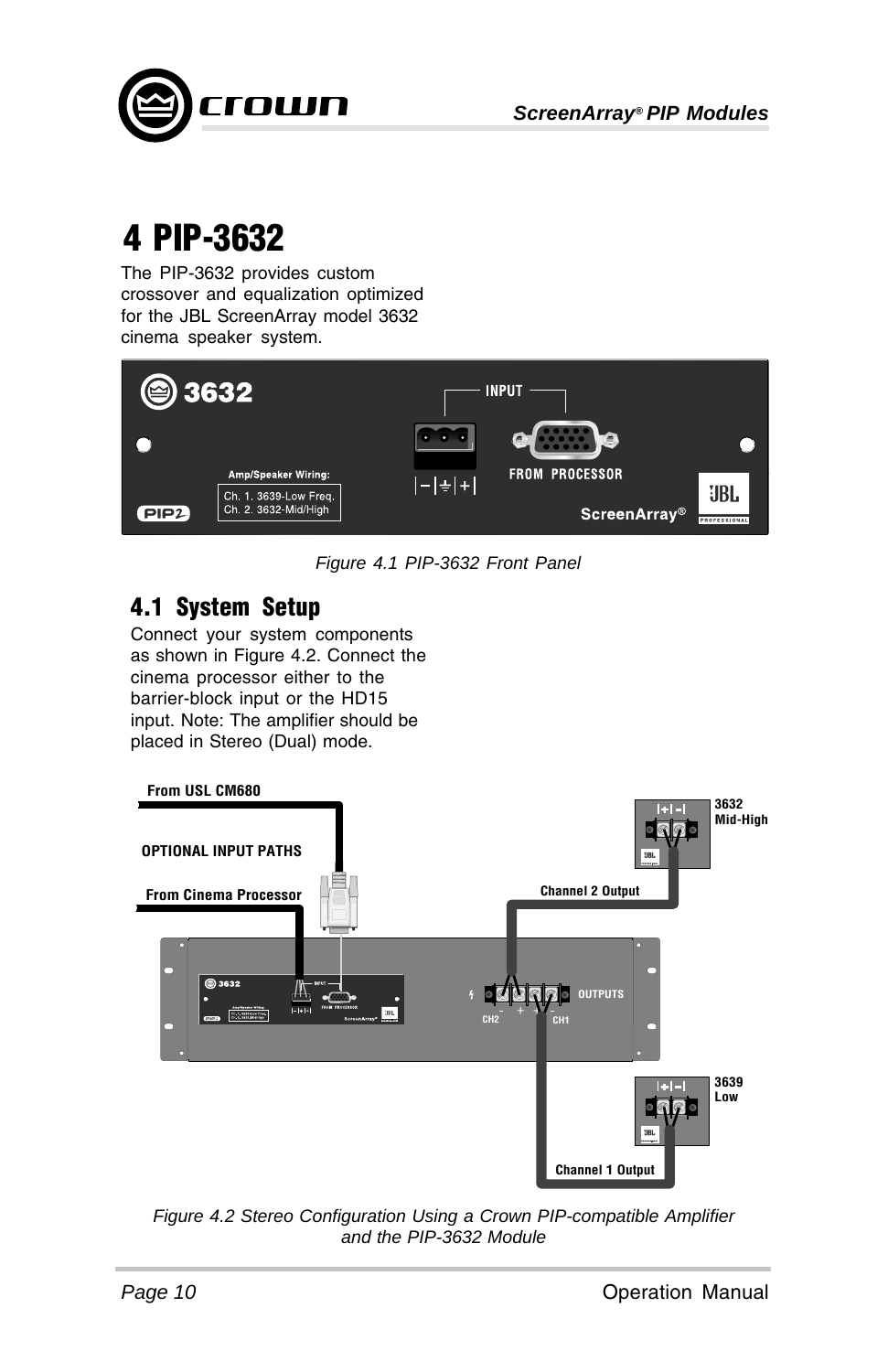

## **4.2 Specifications**

**Frequency Response:** See Figure 4.3.

**Signal to Noise Ratio:** 90 dB, A weighted.

**Input Impedance:** 20 k ohms balanced, 10 k ohms unbalanced.

#### **Connectors**

**Input:** Electronically balanced, 3-position removable terminal block.



*Figure 4.3 PIP-3632 Frequency Response*



#### PIN

- 1 Inverting Input
- 2 NC
- 3 Ch1 Output Voltage Monitor
- 4 NC
- 5 NC
- 6 Chassis Ground
- 7 Non-Inverting Input
- 8 NC
- PIN 9 NC
- 10 Signal Ground
- **11 NC**
- 12 NC
- 13 Ch2 Output Voltage Monitor
- 14 NC
- 15 NC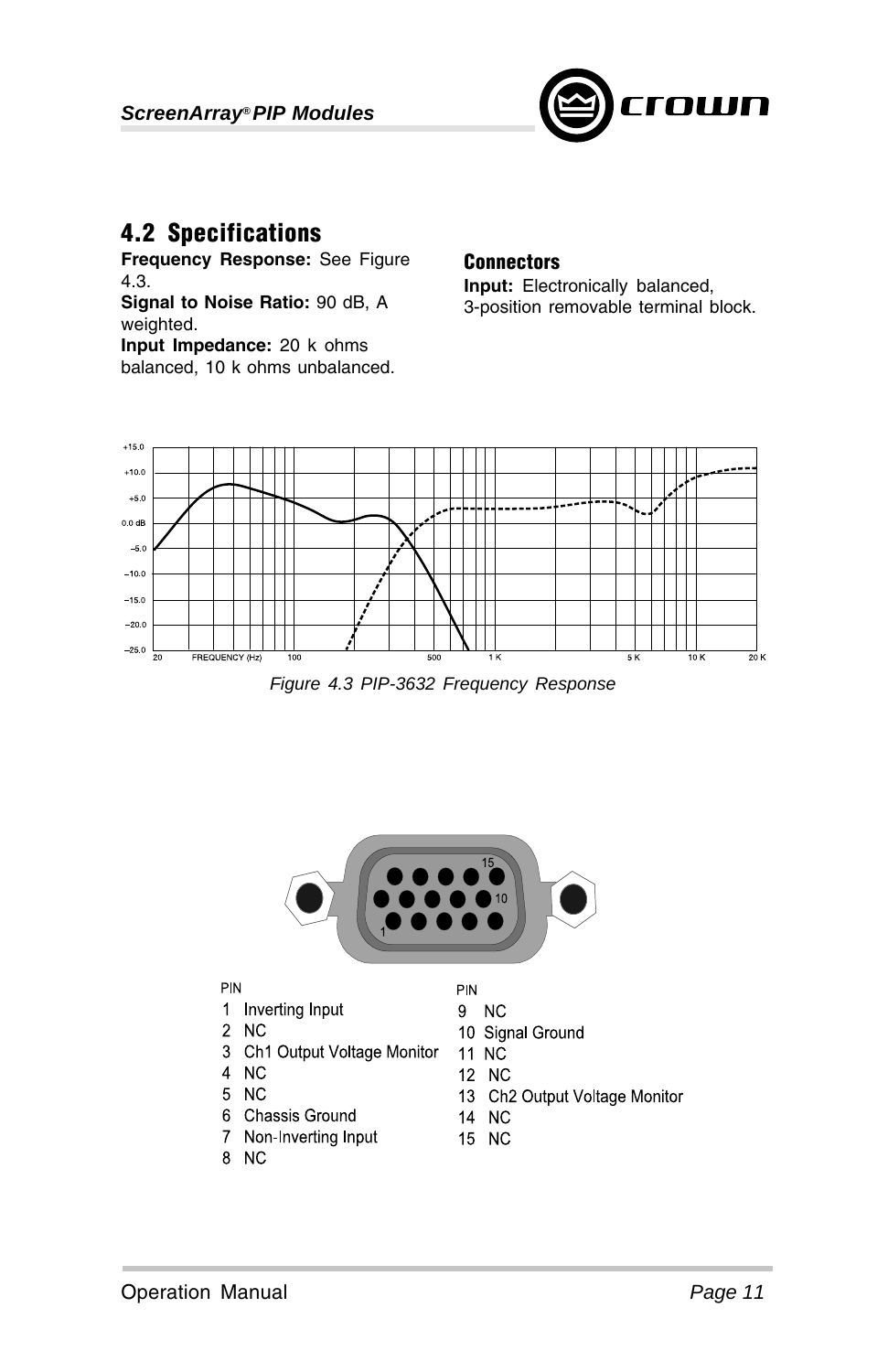

## **5 PIP-4632**

The PIP-4632 provides custom crossover and equalization optimized for the JBL ScreenArray model 4632 cinema speaker system.



*Figure 5.1 PIP-4632 Front Panel*

### **5.1 System Setup**

Connect your system components as shown in Figure 6.2. Connect the cinema processor either to the barrier-block input or the HD15 input. Note: The amplifier should be placed in Stereo (Dual) mode.



*Figure 5.2 Stereo Configuration Using a Crown PIP-compatible Amplifier and the PIP-4632 Module*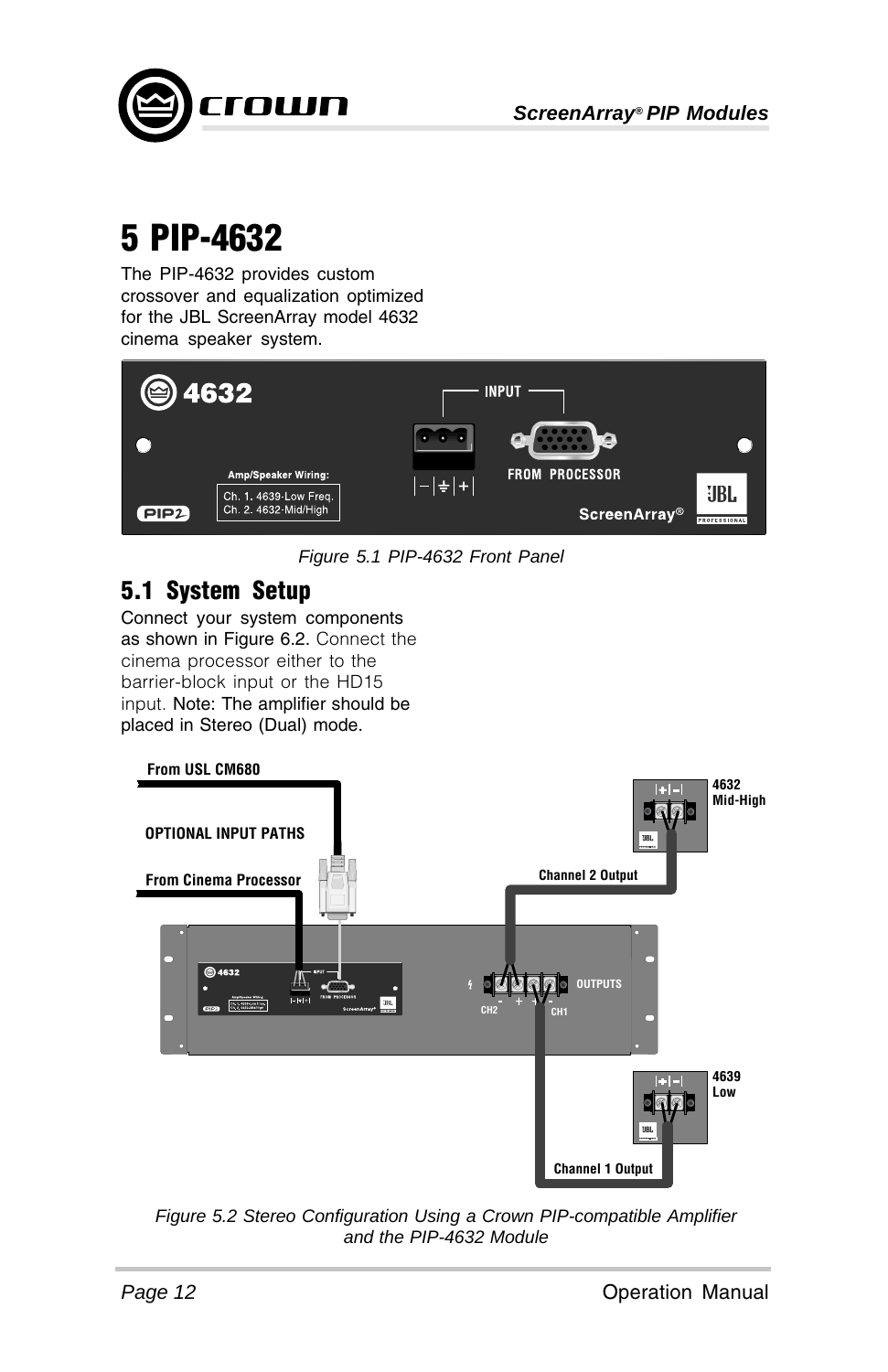

## **5.2 Specifications**

**Frequency Response:** See Figure 5.3.

**Signal to Noise Ratio:** 90 dB, A weighted.

**Input Impedance:** 20 k ohms balanced, 10 k ohms unbalanced.

#### **Connectors**

**Input:** Electronically balanced, 3-position removable terminal block.



*Figure 5.3 PIP-4632 Frequency Response*



#### **PN**

- 1 Inverting Input
- 2 NC
- 3 Ch1 Output Voltage Monitor
- 4 NC
- 5 NC
- 6 Chassis Ground
- 7 Non-Inverting Input
- 8 NC
- **PN** 9
	- **NC**
- 10 Signal Ground
- 11 NC
- 12 NC
- 13 Ch2 Output Voltage Monitor
- 14 NC
- 15 NC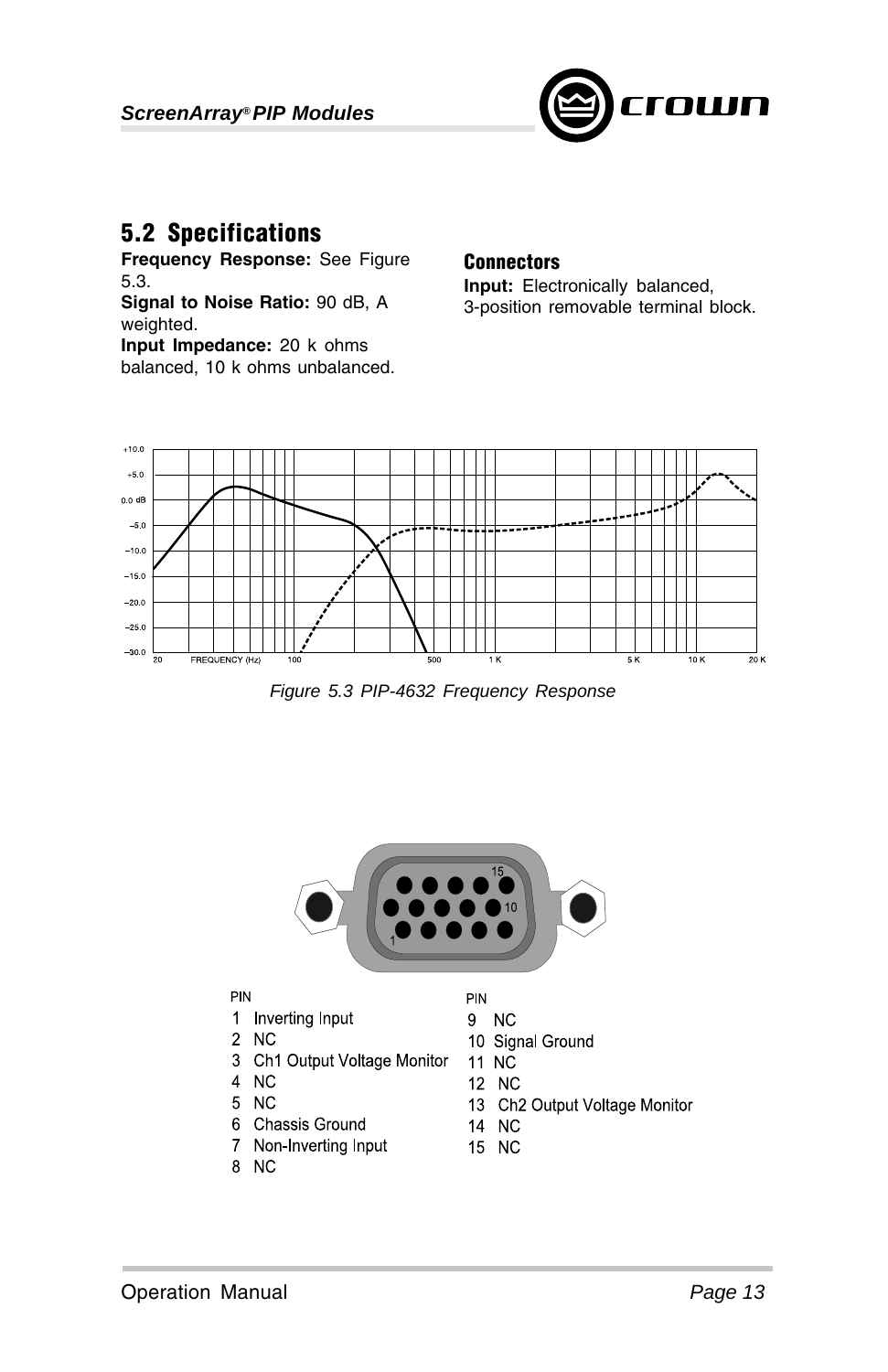



## **Typical 5.1 System**

#### **CONNECTIONS**

USL Bsl / Bsr to bottom CTs 2000 USL Ls / Rs to middle CTs 2000 USL SW to top CTs 2000

USL Rl / Rh to bottom CTs 1200 USL Cl / Ch to middle CTs 1200 USL Ll / Lh to top CTs 1200 USL "Main inputs from processor outputs" to Dolby CP650 "Main audio output"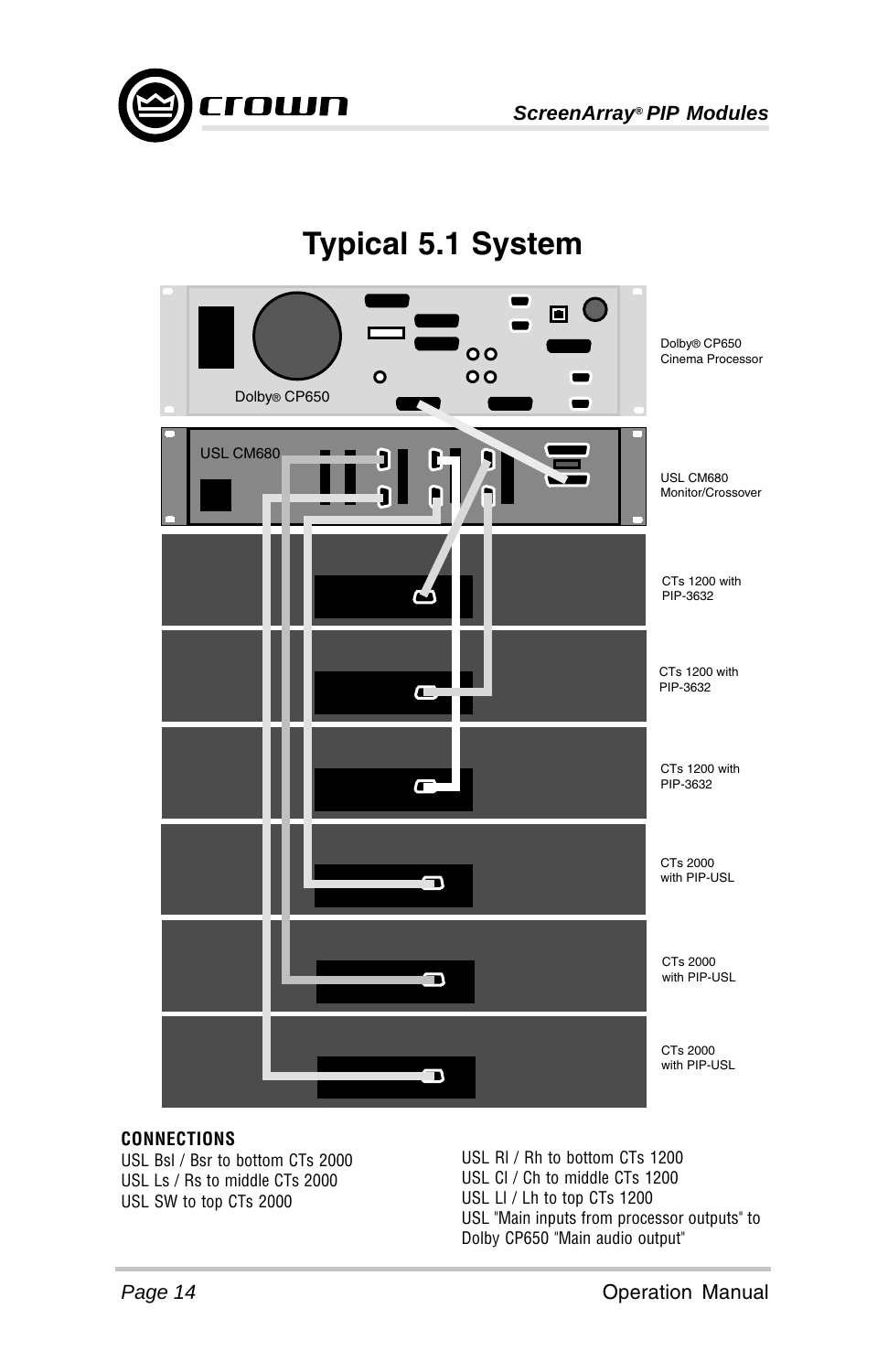

## **6 Service**

#### **6.1 Worldwide Service**

Service must be done at the Crown factory. Contact your local distributor for more information.

#### **6.2 US and Canada Service**

Service must be done at the Crown factory (see Sections 6.3 and 6.3.1). It is important that you have your copy of the bill of sale as your proof of purchase.

#### **6.3 Factory Service**

To obtain factory service, fill out the service information page found in the back of this manual and send it along with your proof of purchase and the defective unit to the Crown factory.

For warranty service, we will pay for ground shipping both ways in the United States. Contact Crown Factory Service to obtain prepaid shipping labels prior to sending the unit. Or, if you prefer, you may prepay the cost of shipping, and Crown will reimburse you. Send copies of the shipping receipts to Crown to receive reimbursement.

Your repaired unit will be returned via UPS ground. Please contact us if other arrangements are required.

#### **6.3.1 Factory Service Shipping Instructions**

1. Before sending a Crown product to the factory for service, first call Crown Factory Service for a return authorization (RA) number.

2. Be sure to fill out the service information form that follows and enclose it with your shipment, either inside the box or in a packing slip envelope securely attached to the outside of the shipping carton. Do not send the service information form separately. If you are sending the unit from a Shipping Center, we recommend taping the form to the product. We also recommend recording the serial number and model before shipping for your reference.

3. To ensure the safe transportation of your unit to the factory, ship it in an original factory packing container.

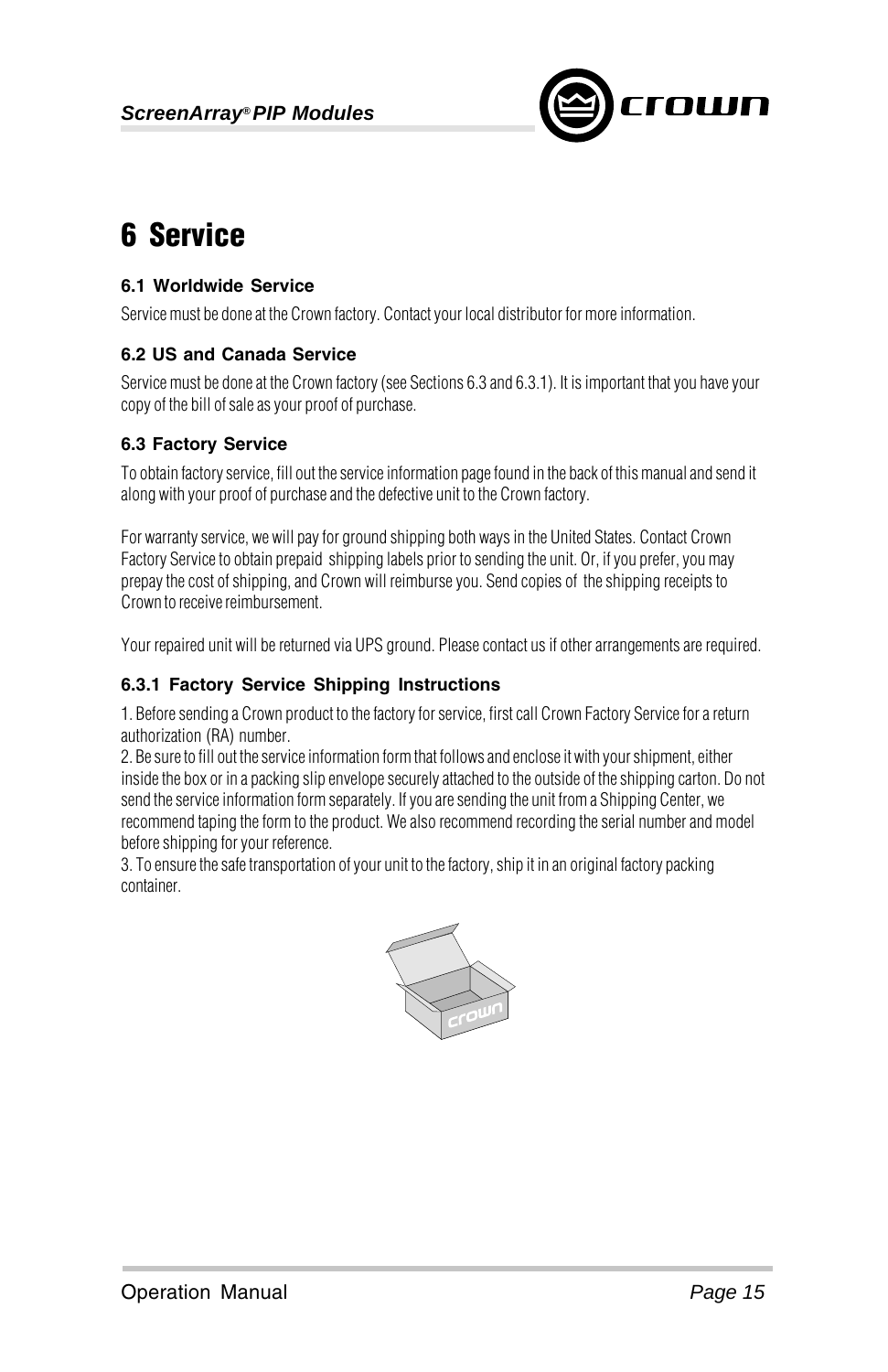

If you don't have the original carton, you may obtain a product service foam-in-place shipping pack from Crown Factory Service at the number listed below. For non-warranty service, you may also provide your own shipping pack, however we still recommend using a Crown supplied shipping container. Minimum recommended requirements for materials are as follows: 275 P.S.I. burst test Double-Wall carton that allows for 2-inch solid Styrofoam on all six sides of unit or 3 inches of plastic bubble wrap on all six sides of unit; securely seal the package with an adequate carton sealing tape. Do not use light boxes or "peanuts." Damage caused by poor packing cannot be covered under warranty.

4. Do not ship the unit in any kind of cabinet (wood or metal). Ignoring this warning may result in extensive damage to the unit and the cabinet. Accessories are not needed–do not send the product documentation, cables and other hardware.

If you have any questions, please contact Crown Factory Service.

#### **Crown Factory Service**

1718 W. Mishawaka Rd. Elkhart, Indiana 46517 U.S.A. **Telephone:** 574-294-8200 800-342-6939 (North America, Puerto Rico, and Virgin Islands only) **Facsimile:** 574-294-8301 (Technical Support) 574-294-8124 (Factory Service) **Internet:** http://www.crownaudio.com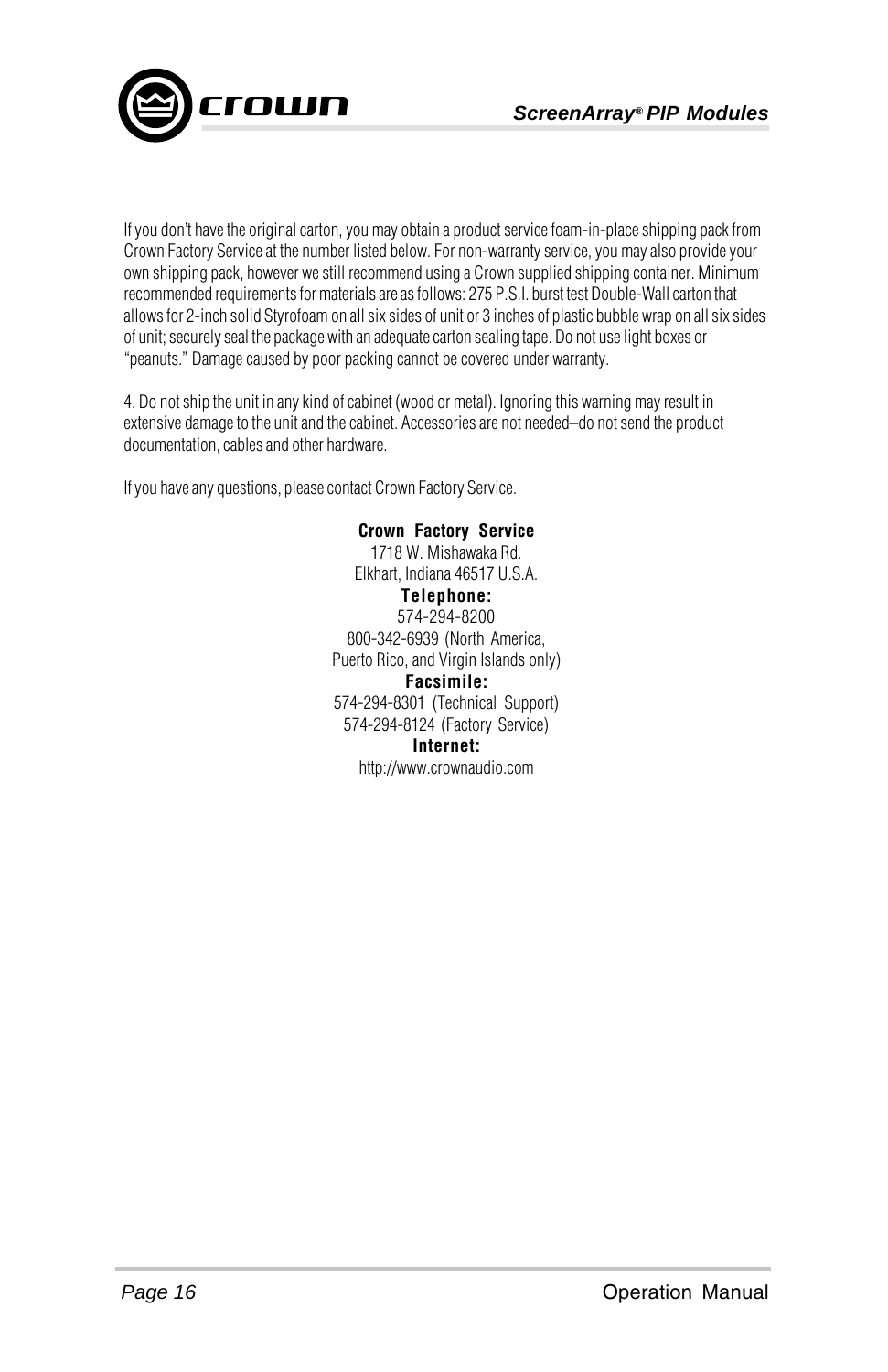





## **UNITED STATES & CANADA**

#### **SUMMARY OF WARRANTY**

Crown International, 1718 West Mishawaka Road, Elkhart, Indiana 46517-4095 U.S.A. warrants to you, the ORIGINAL PURCHASER and ANY SUBSEQUENT OWNER of each NEW Crown product, for a period of three (3) years from the date of purchase by the original purchaser (the "warranty period") that the new Crown product is free of defects in materials and workmanship. We further warrant the new Crown product regardless of the reason for failure, except as excluded in this Warranty.

#### **ITEMS EXCLUDED FROM THIS CROWN WARRANTY**

This Crown Warranty is in effect only for failure of a new Crown product which occurred within the Warranty Period. It does not cover any product which has been damaged because of any intentional misuse, accident, negligence, or loss which is covered under any of your insurance contracts. This Crown Warranty also does not extend to the new Crown product if the serial number has been defaced, altered, or removed.

#### **WHAT THE WARRANTOR WILL DO**

We will remedy any defect, regardless of the reason for failure (except as excluded), by repair, replacement, or refund. We may not elect refund unless you agree, or unless we are unable to provide replacement, and repair is not practical or cannot be timely made. If a refund is elected, then you must make the defective or malfunctioning product available to us free and clear of all liens or other encuMbrances. The refund will be equal to the actual purchase price, not including interest, insurance, closing costs, and other finance charges less a reasonable depreciation on the product from the date of original purchase. Warranty work can only be performed at our authorized service centers or at the factory. Warranty work for some products can only be performed at our factory. We will remedy the defect and ship the product from the service center or our factory within a reasonable time after receipt of the defective product at our authorized service center or our factory. All expenses in remedying the defect, including surface shipping costs in the United States, will be borne by us. (You must bear the expense of shipping the product between any foreign country and the port of entry in the United States and all taxes, duties, and other customs fees for such foreign shipments.)

#### **HOW TO OBTAIN WARRANTY SERVICE**

You must notify us of your need for warranty service within the warranty period. All components must be shipped in a factory pack, which, if needed, may be obtained from us free of charge. Corrective action will be taken within a reasonable time of the date of receipt of the defective product by us or our authorized service center. If the repairs made by us or our authorized service center are not satisfactory, notify us or our authorized service center immediately.

#### **DISCLAIMER OF CONSEQUENTIAL & INCIDENTAL DAMAGES**

YOU ARE NOT ENTITLED TO RECOVER FROM US ANY INCIDENTAL DAMAGES RESULTING FROM ANY DEFECT IN THE NEW CROWN PRODUCT. THIS INCLUDES ANY DAMAGE TO ANOTHER PRODUCT OR PRODUCTS RESULTING FROM SUCH A DEFECT. SOME STATES DO NOT ALLOW THE EXCLUSION OR LIMITATIONS OF INCIDENTAL OR CONSEQUENTIAL DAMAGES, SO THE ABOVE LIMITATION OR EXCLUSION MAY NOT APPLY TO YOU.

#### **WARRANTY ALTERATIONS**

No person has the authority to enlarge, amend, or modify this Crown Warranty. This Crown Warranty is not extended by the length of time which you are deprived of the use of the new Crown product. Repairs and replacement parts provided under the terms of this Crown Warranty shall carry only the unexpired portion of this Crown Warranty.

#### **DESIGN CHANGES**

We reserve the right to change the design of any product from time to time without notice and with no obligation to make corresponding changes in products previously manufactured.

#### **LEGAL REMEDIES OF PURCHASER**

THIS CROWN WARRANTY GIVES YOU SPECIFIC LEGAL RIGHTS, YOU MAY ALSO HAVE OTHER RIGHTS WHICH VARY FROM STATE TO STATE. No action to enforce this Crown Warranty shall be commenced later than ninety (90) days after expiration of the warranty period.

THIS STATEMENT OF WARRANTY SUPERSEDES ANY OTHERS CONTAINED IN THIS MANUAL FOR CROWN PRODUCTS. 12/01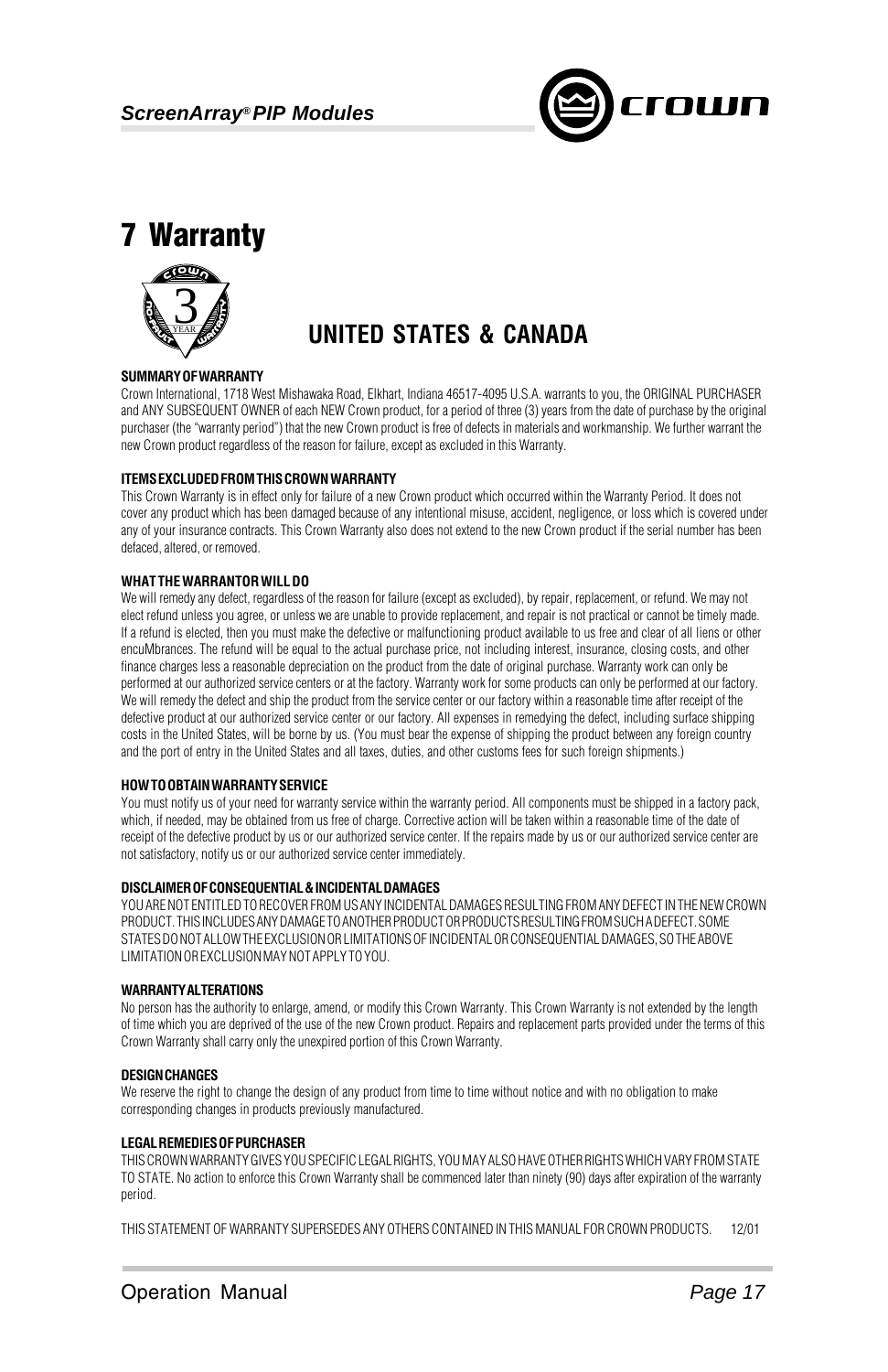



## **WORLDWIDE EXCEPT USA & CANADA**

#### **SUMMARY OF WARRANTY**

Crown International, 1718 West Mishawaka Road, Elkhart, Indiana 46517-4095 U.S.A. warrants to you, the ORIGINAL PURCHASER and ANY SUBSEQUENT OWNER of each NEW Crown1 product, for a period of three (3) years from the date of purchase by the original purchaser (the "warranty period") that the new Crown product is free of defects in materials and workmanship, and we further warrant the new Crown product regardless of the reason for failure, except as excluded in this Crown Warranty. 1 Note: If your unit bears the name "Amcron," please substitute it for the name "Crown" in this warranty.

#### **ITEMS EXCLUDED FROM THIS CROWN WARRANTY**

This Crown Warranty is in effect only for failure of a new Crown product which occurred within the Warranty Period. It does not cover any product which has been damaged because of any intentional misuse, accident, negligence, or loss which is covered under any of your insurance contracts. This Crown Warranty also does not extend to the new Crown product if the serial number has been defaced, altered, or removed.

#### **WHAT THE WARRANTOR WILL DO**

We will remedy any defect, regardless of the reason for failure (except as excluded), by repair, replacement, or refund. We may not elect refund unless you agree, or unless we are unable to provide replacement, and repair is not practical or cannot be timely made. If a refund is elected, then you must make the defective or malfunctioning product available to us free and clear of all liens or other encuMbrances. The refund will be equal to the actual purchase price, not including interest, insurance, closing costs, and other finance charges less a reasonable depreciation on the product from the date of original purchase. Warranty work can only be performed at our authorized service centers. We will remedy the defect and ship the product from the service center within a reasonable time after receipt of the defective product at our authorized service center.

#### **HOW TO OBTAIN WARRANTY SERVlCE**

You must notify us of your need for warranty service within the warranty period. All components must be shipped in a factory pack. Corrective action will be taken within a reasonable time of the date of receipt of the defective product by our authorized service center. If the repairs made by our authorized service center are not satisfactory, notify our authorized service center immediately.

#### **DISCLAIMER OF CONSEQUENTIAL & INCIDENTAL DAMAGES**

YOU ARE NOT ENTITLED TO RECOVER FROM US ANY INCIDENTAL DAMAGES RESULTING FROM ANY DEFECT IN THE NEW CROWN PRODUCT. THIS INCLUDES ANY DAMAGE TO ANOTHER PRODUCT OR PRODUCTS RESULTING FROM SUCH A DEFECT.

#### **WARRANTY ALTERATIONS**

No person has the authority to enlarge, amend, or modify this Crown Warranty. This Crown Warranty is not extended by the length of time which you are deprived of the use of the new Crown product. Repairs and replacement parts provided under the terms of this Crown Warranty shall carry only the unexpired portion of this Crown Warranty.

#### **DESIGN CHANGES**

We reserve the right to change the design of any product from time to time without notice and with no obligation to make corresponding changes in products previously manufactured.

#### **LEGAL REMEDIES OF PURCHASER**

No action to enforce this Crown Warranty shall be commenced later than ninety (90) days after expiration of the warranty period.

THIS STATEMENT OF WARRANTY SUPERSEDES ANY OTHERS CONTAINED IN THIS MANUAL FOR CROWN PRODUCTS. 7/01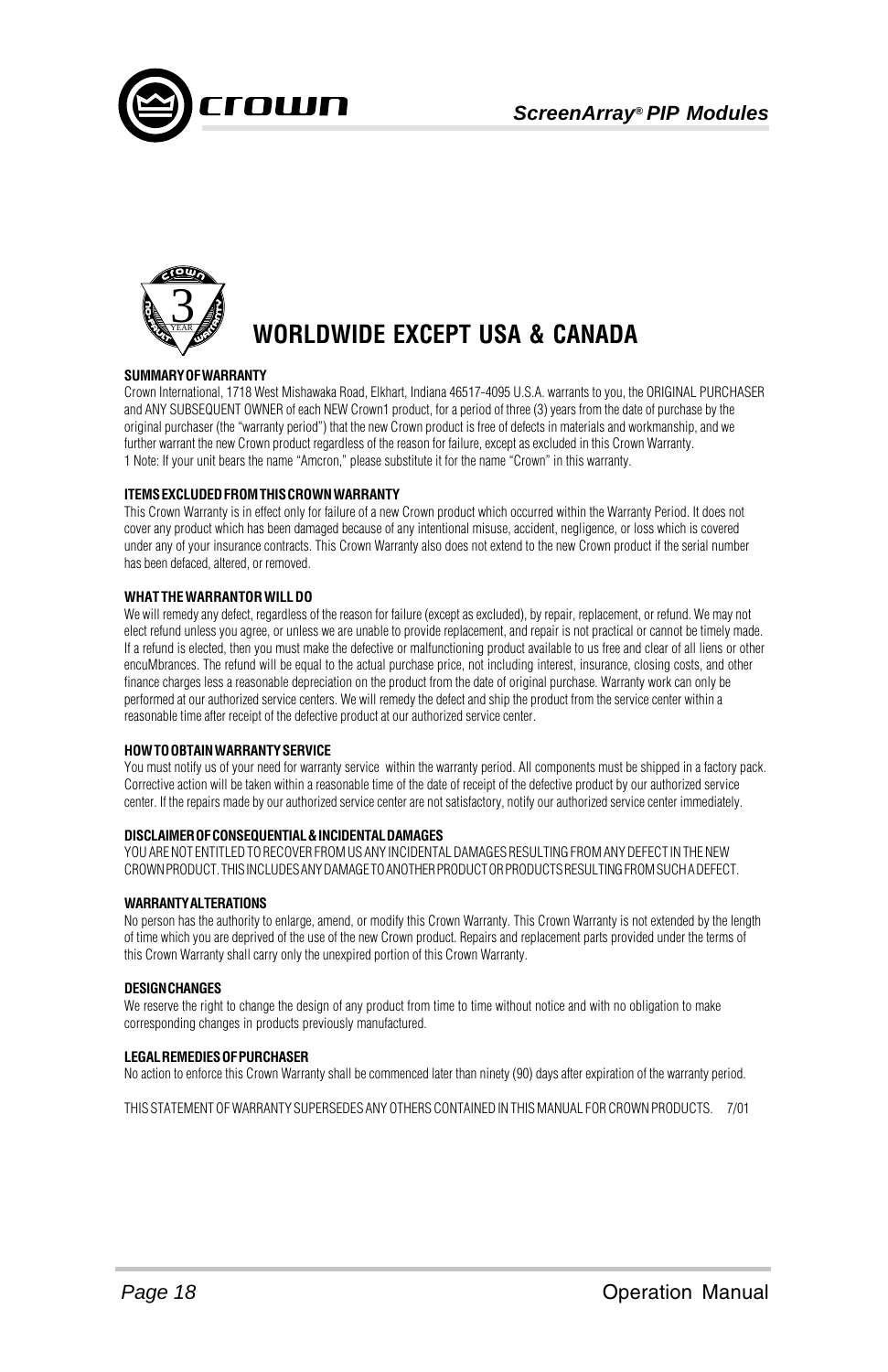## **Crown Factory Service Information**

Shipping Address: Crown Factory Service, 1718 W. Mishawaka Rd., Elkhart, IN U.S.A. 46517 Phone: 1-800-342-6939 or 1-574-294-8200 Fax: 1-574-294-8124

| <b>Owner's Name:</b>                                                                                                                                                                                                                |                                                                                                                  |  |
|-------------------------------------------------------------------------------------------------------------------------------------------------------------------------------------------------------------------------------------|------------------------------------------------------------------------------------------------------------------|--|
|                                                                                                                                                                                                                                     | Shipping Address: National Address and Address and Address and Address and Address and Address and Address and A |  |
| <b>Phone Number:</b> Note that the state of the state of the state of the state of the state of the state of the state of the state of the state of the state of the state of the state of the state of the state of the state of t | Fax Number: __________________                                                                                   |  |
| Email: ___________________                                                                                                                                                                                                          |                                                                                                                  |  |
| Model: <b>Model</b>                                                                                                                                                                                                                 |                                                                                                                  |  |
|                                                                                                                                                                                                                                     |                                                                                                                  |  |
| RA Number: _________________                                                                                                                                                                                                        |                                                                                                                  |  |

#### **NATURE OF PROBLEM**

(Be sure to describe the conditions that existed when the problem occurred and what attempts were made to correct it.)

Other equipment in your system:

|                         | If warranty has expired, payment will be: |  |
|-------------------------|-------------------------------------------|--|
| o P.O. for Crown Dealer | o Cash/Check o VISA o MasterCard o C.O.D. |  |
|                         |                                           |  |
|                         |                                           |  |
|                         |                                           |  |
|                         | ENCLOSE THIS PORTION WITH THE UNIT.       |  |

DO NOT MAIL SEPARATELY.